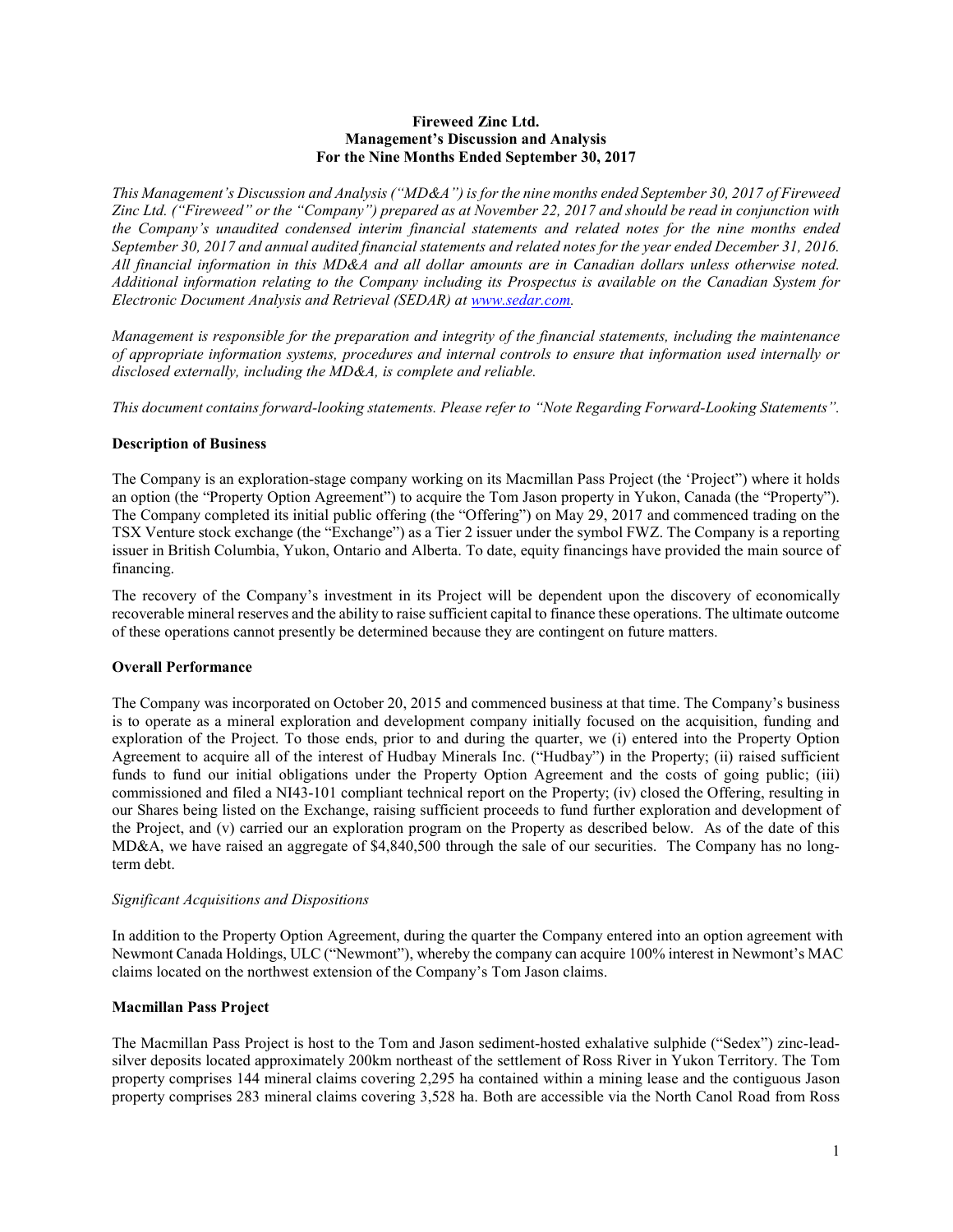River and via a local airstrip. The Project has a fully operational camp including seven trailers with accommodations and a kitchen, plus other camp facilities located near the Tom deposit.

The deposits are located in the Selwyn Basin and hosted in Devonian-age Lower Earn Group sedimentary rocks. Sulphide-barite mineralization occurs in thick stratiform lenses and extends for as much as 1,200m along strike and 450m up and down dip. The main sulphide minerals are sphalerite, galena and tetrahedrite.

The Tom deposits have seen a total of 3,423 meters of underground development, 5,953 meters of underground core drilling in 84 holes, and 28,477 meters of surface core drilling in 135 holes; while at Jason a total of 39,191 meters has been drilled in 135 holes from surface to date. The Tom site has a Class 3 Land Use Permit and a Type B Water Licence. Environmental baseline monitoring of the site, ongoing since 2000. Fireweed assumes these environmental functions upon exercise of the Property Option Agreement. Community relations have been good and Fireweed employed workers and contracted service providers from the local community of Ross River for the 2017 exploration program.

# Terms of the Property Option Agreement

Fireweed signed the Property Option Agreement with Hudbay for the Property on December 14, 2016. The agreement allows Fireweed to acquire a 100% interest in the Property under the following terms and conditions:

- Two year option with ability to unilaterally exercise after December 14, 2017
- Making payments totaling \$1,000,000 to Hudbay as follows:
	- \$100,000 upon signing of the Agreement (paid)
		- \$150,000 on the earlier of Fireweed's Initial Public Offering or exercise of the Option (paid)
		- \$750,000 on the exercise of the Option
- Upon exercise of the Property Option Agreement, issuing to Hudbay a quantity of shares equal to 15% of Fireweed's then issued and outstanding shares (on a fully diluted basis but excluding shares issued for acquisitions apart from Tom Jason)
- Incurring aggregate exploration expenditures of at least \$1,000,000 prior to the exercise of the Property Option Agreement, of which at least \$250,000 must be incurred during the first 12 months following the date of the agreement (done)
- The Jason claims have an underlying 3% NSR which can be bought out for \$5.25 million. There are no underlying royalties on the Tom claims.

### Historical Resource

In 2007 a report titled "Technical Report on the Tom and Jason Deposits, Yukon Territory, Canada" was prepared for Hudbay by Scott Wilson Roscoe Postle Associates Inc. and author David W. Rennie, P.Eng. (see Hudbay's profile at www.sedar.com for a copy of the historical report). This report outlined mineral resources for both the Tom and Jason deposits as follows:

| <b>Tom and Jason Mineral Resources*</b> |               |       |             |         |  |  |
|-----------------------------------------|---------------|-------|-------------|---------|--|--|
|                                         | <b>Tonnes</b> | Zn(%) | Pb $(\%)$   | Ag(g/t) |  |  |
| <b>Indicated</b>                        |               |       |             |         |  |  |
| Tom                                     | 4,977,000     | 6.65  | 4.36        | 47.77   |  |  |
| Jason                                   | 1,451,000     | 5.25  | 7.42        | 86.68   |  |  |
| Total/Average                           | 6,428,000     | 6.33  | 5.05        | 56.55   |  |  |
| <b>Inferred</b>                         |               |       |             |         |  |  |
| Tom                                     | 13,548,000    | 6.68  | 3.10        | 31.8    |  |  |
| Jason                                   | 11,000,000    | 6.75  | <u>3.96</u> | 36.42   |  |  |
| Total/Average                           | 24,548,000    | 6.71  | 3.48        | 33.86   |  |  |

\*The reader is cautioned that a qualified person has not done sufficient work to classify these historical estimates as current resources. The Company has not verified these historical resources and is not treating these historical estimates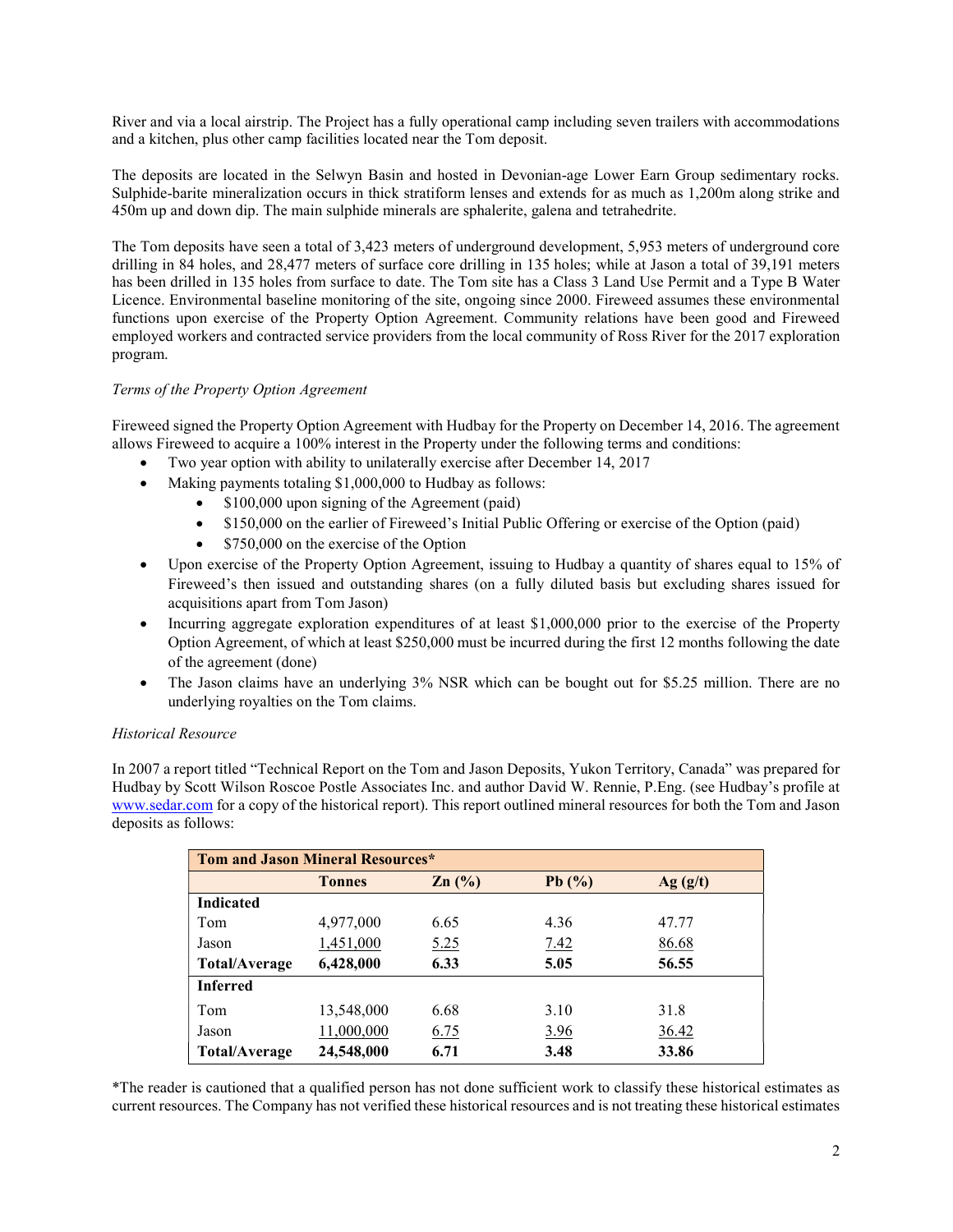as current mineral resources. While these estimates were prepared, in accordance with National Instrument 43-101 and the "Canadian Institute of Mining, Metallurgy and Petroleum Standards on Mineral Resources and Mineral Reserves Definition Guidelines" in effect at the time (2007), there is no assurance that they are in accordance with current standards and these resource estimates should not be regarded as consistent with current standards or unduly relied upon as such. Fireweed includes these historical estimates in this document for information purposes as they represent material historical data which have previously been publicly disclosed as noted above. To Fireweed's knowledge, this 2007 Technical Report is the most recent resource estimate available regarding the Tom-Jason Property.

# 2017 Work Program

The 2017 Phase One work program on the Property has been completed. It included core drilling and other work with the main objectives of verifying and bringing the historic mineral resources on both the Tom and Jason deposits to current standards, as well as obtaining samples for metallurgical testing and drilling of some step out holes from the known zones to expand on historic work. Phase One exploration work also included re-sampling of select historic drill core to confirm assays from previous work, surface mapping and geochemical sampling in exploration for new discoveries, surveying to accurately locate old and new drill hole locations, airborne LiDAR surveying to produce an accurate topographic map of the Property (half completed in 2017), airborne geophysics (Versatile Time Domain Electromagnetics and Magnetics) to map geology under covered areas to guide from future exploration and drilling, and compilation of extensive historical data (ongoing). Results from the 2017 Fireweed drill program and other field work have been reported in Company news releases.

These drill results along with the historic core re-sampling results, have met the goal of verifying historic drill results for use in the pending updated NI43-101 compliant mineral resource. The results of the drilling and other work will be used to complete an updated NI 43-101-compliant mineral resource estimate before year end. Fireweed then plans to undertake a NI43-101-compliant Preliminary Economic Assessment to evaluate project economics which is expected to be completed in the first half of 2018.

For more details on the Property and these drill results, see the Company's NI43-101 compliant technical report and news releases posted on the Company's website at www.FireweedZinc.com.

George Gorzynski, P.Eng., Executive Vice President and Director of Fireweed Zinc Ltd., and a Qualified Person under the meaning of Canadian National Instrument 43-101, is responsible for the technical information in this MD&A.

### Selected Financial Information

The following table summarizes selected financial data from our unaudited condensed interim financial statements for the nine months ended September 30, 2017, and our audited financial statements for the 12 months ended December 31, 2016, and should be read in conjunction with such statements and related notes as well as information in this MD&A:

| <b>Item</b>                                        | <b>Nine Months Ended</b><br>September 30, 2017 | <b>Fiscal Year Ended</b><br><b>December 31, 2016</b> |  |  |
|----------------------------------------------------|------------------------------------------------|------------------------------------------------------|--|--|
| Revenues                                           | \$ nil                                         | \$ nil                                               |  |  |
| Expenses                                           | 470,689                                        | 188,639                                              |  |  |
| Net Loss                                           | 470,689                                        | 188,639                                              |  |  |
| Net Loss per Share (based on fully diluted shares) | (0.04)                                         | (0.06)                                               |  |  |
| <b>Current Assets</b>                              | 2,224,405                                      | 78,177                                               |  |  |
| <b>Exploration and Evaluation Assets</b>           | 1,996,494                                      | 101,971                                              |  |  |
| <b>Total Assets</b>                                | 4,229,900                                      | 180,148                                              |  |  |
| <b>Current Liabilities</b>                         | 122,561                                        | 31,808                                               |  |  |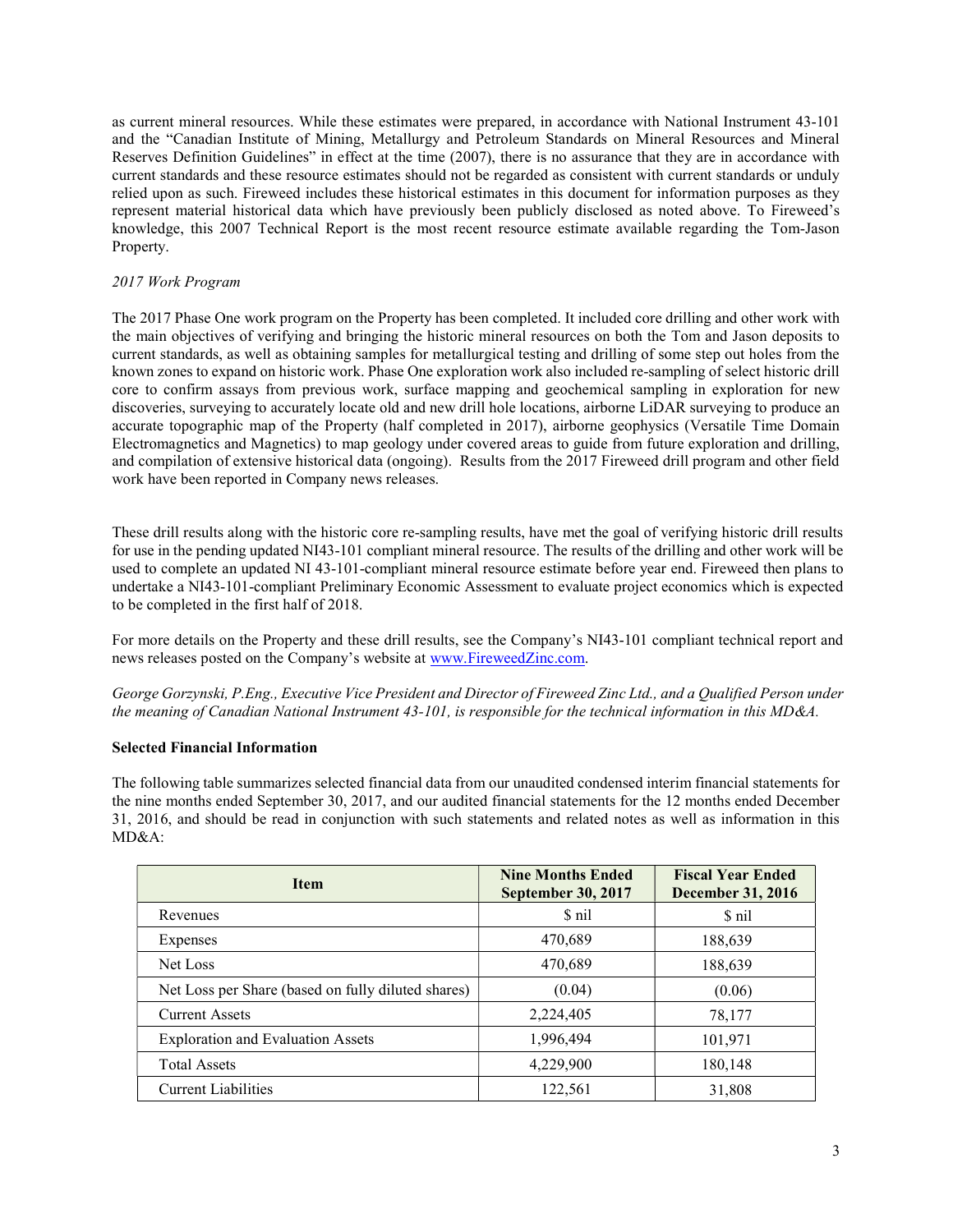| <b>Item</b>                  | <b>Nine Months Ended</b><br><b>September 30, 2017</b> | <b>Fiscal Year Ended</b><br><b>December 31, 2016</b> |  |
|------------------------------|-------------------------------------------------------|------------------------------------------------------|--|
| Working Capital              | 2,101,844                                             | 46,369                                               |  |
| Shareholders' Equity         | 4,107,339                                             | 148,340                                              |  |
| Number of Shares Outstanding | 17,756,370                                            | 5,700,000                                            |  |

# Summary of Quarterly Results

The following table sets forth selected quarterly financial information for each of the last eight quarters with the figures for each quarter in Canadian dollars.

|                                                      | Sept $30$ , | Jun 30,    | Mar 31,   | Dec 31,   | Sep 30,  | Jun 30,   | Mar 31,  | Dec 31,   |
|------------------------------------------------------|-------------|------------|-----------|-----------|----------|-----------|----------|-----------|
|                                                      | 2017        | 2017       | 2017      | 2016      | 2016     | 2016      | 2016     | 2015      |
| Operating<br>expenses                                | (160, 398)  | (224,764)  | (85, 527) | (180,060) | (8,579)  | (1,293)   |          | (13, 521) |
| Net loss                                             | (160, 398)  | (224, 764) | (85, 527) | (180,060) | (8,579)  | (1,293)   | Ξ.       | (13, 521) |
| Basic and<br>diluted<br>earnings (loss)<br>per share | (0.01)      | (0.02)     | (0.01)    | (0.04)    | (0.00)   | (0.00)    | n/a      | (0.00)    |
| Total assets                                         | 4,229,900   | 4,319,236  | 654,728   | 180,148   |          |           |          |           |
| Shareholders'<br>equity<br>(deficiency)              | 4,107,339   | 4,267,737  | 627,813   | 148,340   | (22,100) | (14, 814) | (13,521) | (13,521)  |
| Capital stock                                        | 4,674,623   | 4,674,623  | 915,500   | 270,500   | 500      | 800       | 800      | 800       |
| Deficit                                              | 672,849     | 512.451    | 287,687   | 202,160   | 22,100   | 14.814    | 13,521   | 13,521    |

### Additional Disclosure for Venture Issuers Without Significant Revenue

Additional disclosure concerning the Company's general and administrative expenses is provided in the Company's Statement of Operations and Comprehensive Loss contained in its unaudited condensed interim financial statements for September 30, 2017, that are available on SEDAR (www.sedar.com).

### Results of Operations

During the period ended September 30, 2017, the Company incurred a net loss of \$160,398, due primarily to consulting fees of \$39,550, investor relations of \$72,710 (including attendance at conferences, presentations to investors and associated travel), professional fees of \$23,164, and transfer agent & filing fees of \$11,610.

During the nine months ended September 30, 2016, the Company had minimal activities and a net loss of \$8,579.

During the three months ended September 30, 2017, the Company carried out drilling, mapping, geochemical sampling, airborne geophysics and other activities as described above under Macmillan Pass Project.

#### Liquidity and Capital Resources

The Company manages its capital to maintain its ability to continue as a going concern and to provide returns to shareholders and benefits to other stakeholders. The capital structure of the Company consists of cash and cash equivalents and equity comprised of issued share capital and deficit.

The Company manages its capital structure and makes adjustments to it in light of economic conditions and financial needs. The Company, upon approval from its Board of Directors, will balance its overall capital structure through new share issues or by undertaking other activities as deemed appropriate under the specific circumstances.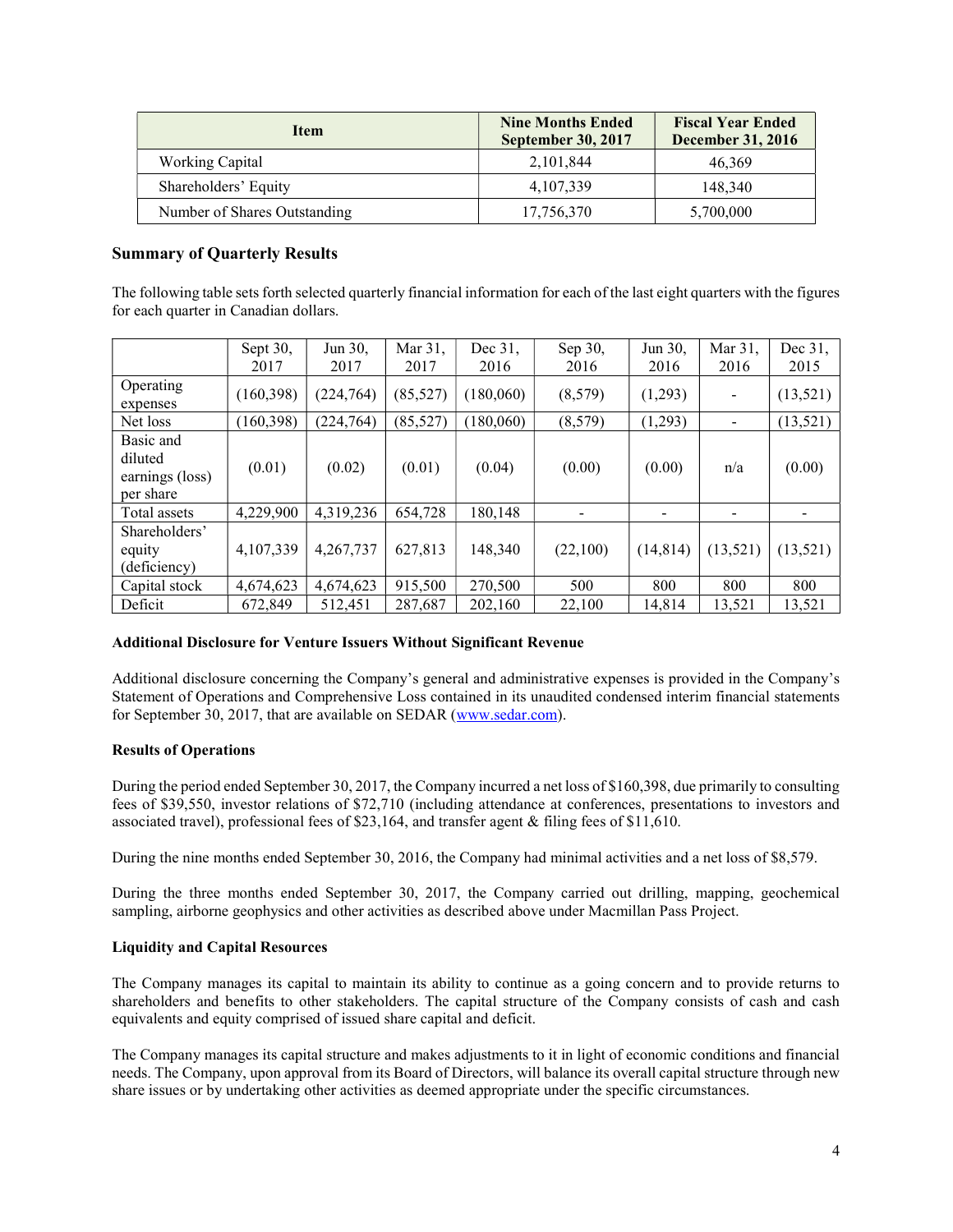The Company is not subject to externally imposed capital requirements as at September 30, 2017.

# Working Capital

As of September 30, 2017, the Company had positive working capital of \$2,101,844 (December 31, 2016 - \$46,369). Working capital included Prepaid Expenses of \$633,374 which included advances for exploration work, engineering, geophysics and insurance.

# Cash

On September 30, 2017, we had cash of \$1,482,098. Management of cash balances is conducted in-house based on internal investment guidelines. Cash is deposited with a major Canadian financial institution. Cash required for immediate operations is held in a checking account. Excess funds may be invested in conservative money market instruments that bear interest and carry a low degree of risk. Some examples of instruments in which we may invest its cash are treasury bills, money market funds, bank guaranteed investment certificates and bankers' acceptance notes. The objective of these investments is to preserve funds for the use in and advancement of the Company's business.

### Cash Used in Operating Activities

Net cash used in operating activities during the nine months ended September 30, 2017 was \$1,165,016 (2016 - \$nil). Cash was mostly spent on technical work, consulting fees, investor relations expenses, legal fees, and general and administrative costs.

# Cash Used in Investing Activities

Total cash used in investing activities during the nine months ended September 30, 2017 was \$1,854,788 (2016 - \$nil), related to exploration work, acquisition payments, Property report and related costs.

### Cash Generated by Financing Activities

Total net cash generated by financing activities during the nine months ended September 30, 2017 was \$4,429,688 (2016 - \$nil), which consisted of funds obtained through the issuance of 12,056,370 shares (\$80,000 was received in the prior year).

### Requirement of Additional Equity Financing

The Company has relied primarily on equity financings for all funds raised to date for its operations, and will need more funds to explore and develop the Project in the future. Until it starts generating profitable operations from exploration, development and sale of minerals, the Company intends to continue relying upon the issuance of securities to finance its operations and acquisitions.

### Outstanding Share Data

Our authorized share capital consists of an unlimited number of common shares without par value.

At September 30, 2017, there were 17,756,370 shares issued and outstanding (5,700,000 at December 31, 2016), which were issued for aggregate consideration of \$4,674,623.

As of the date of this MD&A there are 17,756,370 shares issued and outstanding.

### Critical Accounting Estimates

Our significant accounting policies are presented in Note 3 of the audited financial statements for the year ended December 31, 2016. Note 3 of the financial statements provides that the preparation of the Company's financial statements in conformity with IFRS requires management to make judgments, estimates and assumptions that affect the reported amounts of assets, liabilities and contingent liabilities at the date of the financial statements and reported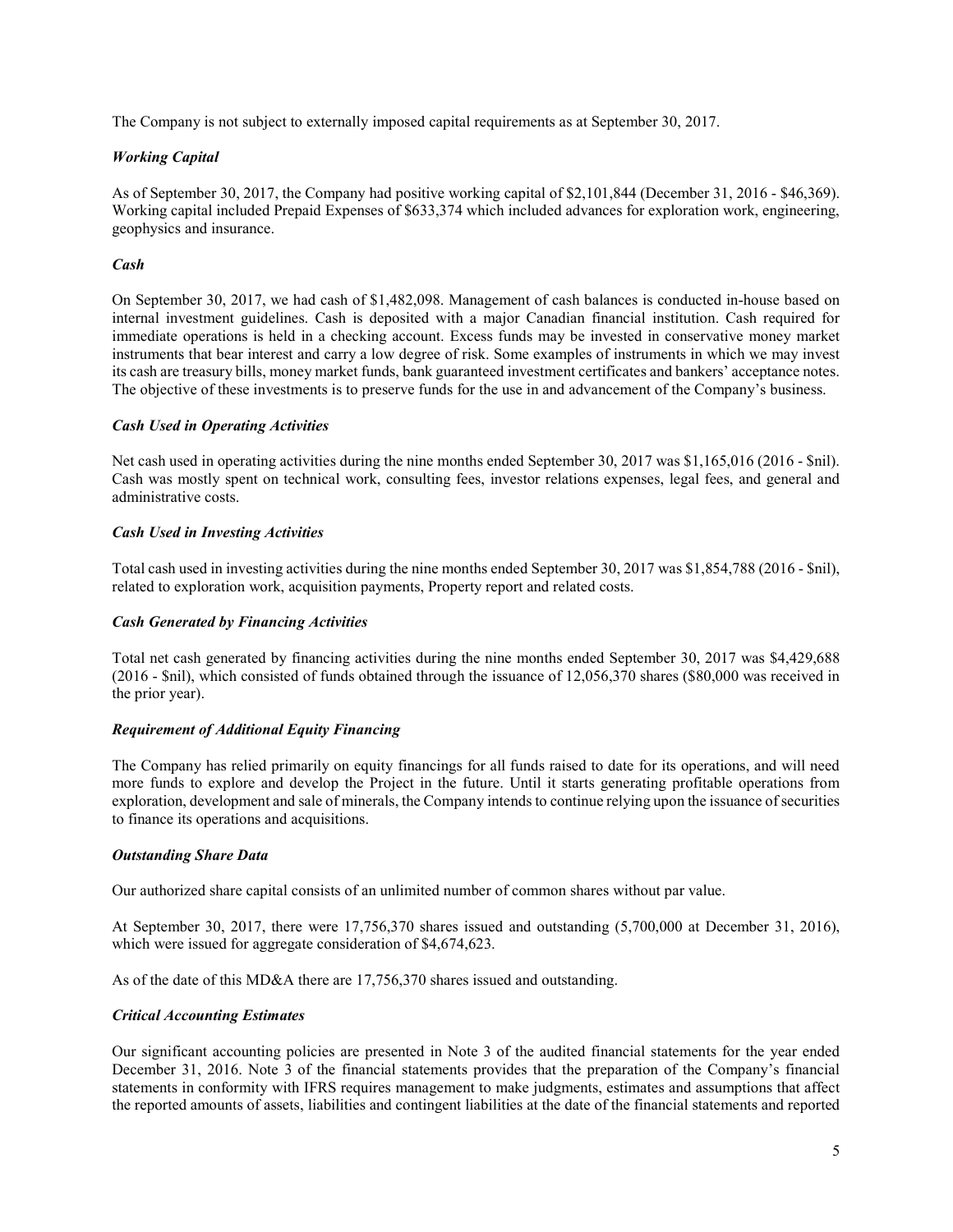amounts of expenses during the reporting period. Actual outcomes could differ from these estimates. These financial statements include estimates that, by their nature, are uncertain. The impacts of such estimates are pervasive throughout the financial statements, and may require accounting adjustments based on future occurrences. Revisions to accounting estimates are recognized in the period in which the estimate is revised and future periods if the revision affects both current and future periods. These estimates are based on historical experience, current and future economic conditions and other factors, including expectations of future events that are believed to be reasonable under the circumstances.

Information about significant areas of estimation uncertainty in applying accounting policies that have the most significant effect on the amounts recognized in the financial statements are noted below.

#### Key sources of estimation uncertainty

#### Exploration and evaluation assets

Exploration and evaluation costs are initially capitalized as intangible exploration assets with the intent to establish commercially viable reserves. The Company is required to make estimates and judgments about the future events and circumstances regarding whether the carrying amount of intangible exploration assets exceeds its recoverable amount. Recoverability is dependent on various factors, including the discovery of economically recoverable reserves, the ability of the Company to obtain the necessary financing to complete the development and upon future profitable production or proceeds from the disposition of the exploration and evaluation assets themselves. Additionally, there are numerous geological, economic, environmental and regulatory factors and uncertainties that could impact management's assessment as to the overall viability of its properties or the ability to generate future cash flows necessary to cover or exceed the carrying value of the Company's exploration and evaluation assets. As field work is still in early stages on the Project, the Company is not in a position to determine the circumstances pertaining to future events in this regard.

#### Deferred tax assets and liabilities

The measurement of a deferred tax provision is subject to uncertainty associated with the timing of future events and changes in legislation, tax rates and interpretations by tax authorities. The estimation of taxes includes evaluating the recoverability of deferred tax assets based on an assessment of the Company's ability to utilize the underlying future tax deductions against future taxable income prior to expiry of those deductions. Management assesses whether it is probable that some or all of the deferred income tax assets will not be realized. The ultimate realization of deferred tax assets is dependent upon the generation of future taxable income, which in turn is dependent upon the successful discovery, extraction, development and commercialization of mineral reserves. To the extent that management's assessment of the Company's ability to utilize future tax deductions changes, the Company would be required to recognize more or fewer deferred tax assets, and future tax provisions or recoveries could be affected.

#### Share-based payments

The Company measures share-based payments expense by reference to the fair value of the stock options at the date at which they are granted. Estimating fair value for granted stock options requires determining the most appropriate valuation model which is dependent on the terms and conditions of the grant. This estimate also requires determining the most appropriate inputs to the valuation model including the expected life of the option, volatility, dividend yield, and rate of forfeitures.

#### Financial instruments

#### Financial assets

The Company classifies its financial assets into one of the following categories, depending on the purpose for which the asset was acquired. The Company's accounting policy for each category is as follows:

Fair value through profit or loss – This category comprises derivatives, or assets acquired or incurred principally for the purpose of selling or repurchasing it in the near term. They are carried in the statement of financial position at fair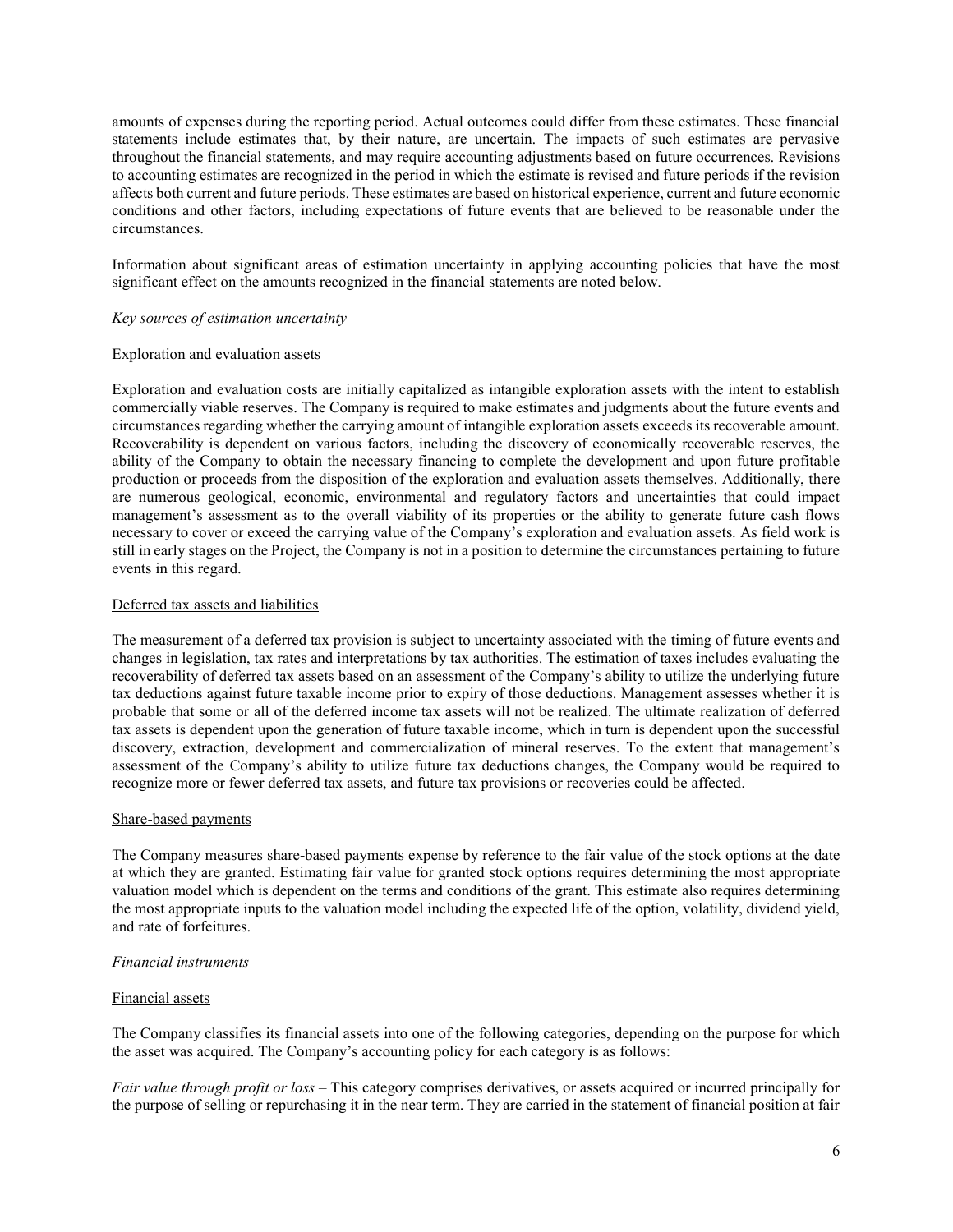value with changes in fair value recognized in profit or loss.

Loans and receivables – These assets are non-derivative financial assets with fixed or determinable payments that are not quoted in an active market. They are carried at cost less any provision for impairment. Individually significant receivables are considered for impairment when they are past due or when other objective evidence is received that a specific counterparty will default.

Held-to-maturity investments – These assets are non-derivative financial assets with fixed or determinable payments and fixed maturities that the Company's management has the positive intention and ability to hold to maturity. These assets are measured at amortized cost using the effective interest method. If there is objective evidence that the investment is impaired, determined by reference to external credit ratings and other relevant indicators, the financial asset is measured at the present value of estimated future cash flows. Any changes to the carrying amount of the investment, including impairment losses, are recognized in profit or loss.

Available-for-sale – Non-derivative financial assets not included in the above categories are classified as availablefor-sale. They are carried at fair value with changes in fair value recognized directly in accumulated other comprehensive (income) loss. Where a decline in the fair value of an available-for-sale financial asset constitutes objective evidence of impairment, the amount of the loss is removed from equity and recognized in profit or loss. All financial assets except for those at fair value through profit or loss are subject to review for impairment at least at each reporting date. Financial assets are impaired when there is any objective evidence that a financial asset or a group of financial assets is impaired. Different criteria to determine impairment are applied for each category of financial assets, which are described above.

#### Financial liabilities

The Company classifies its financial liabilities into one of two categories, depending on the purpose for which the liability was acquired. The Company's accounting policy for each category is as follows:

Fair value through profit or loss – This category comprises derivatives, or liabilities acquired or incurred principally for the purpose of selling or repurchasing it in the near term. They are carried in the statement of financial position at fair value with changes in fair value recognized in profit or loss.

Other financial liabilities – This category comprises liabilities initially recognized at fair value less directly attributable transaction costs. Subsequently, they are measured at amortized cost using the effective interest method.

The Company has classified its cash as fair value through profit and loss. The Company's receivables are classified as loans and receivables. The Company's accounts payable and accrued liabilities are classified as other financial liabilities. Refer to Note 11 of the financial statements for additional details.

#### Capital stock

Common shares are classified as shareholders' equity. Incremental costs directly attributable to the issue of common shares and stock options are recognized as a deduction from equity. Common shares issued for consideration other than cash, are valued based on their market value at the date the shares are issued.

The Company has adopted a residual value method with respect to the measurement of shares and warrants issued as private placement units. The residual value method first allocates value to the more easily measurable component based on fair value and then the residual value, if any, to the less easily measurable component. The Company considers the fair value of common shares issued in the private placements to be the more easily measurable component and the common shares are valued at their fair value, as determined by the closing market price on the announcement date. The balance, if any, is allocated to the attached warrants. Any fair value attributed to the warrants is recorded as reserves.

#### New standards and interpretations not yet adopted

Certain new standards, interpretations, amendments and improvements to existing standards were issued by the IASB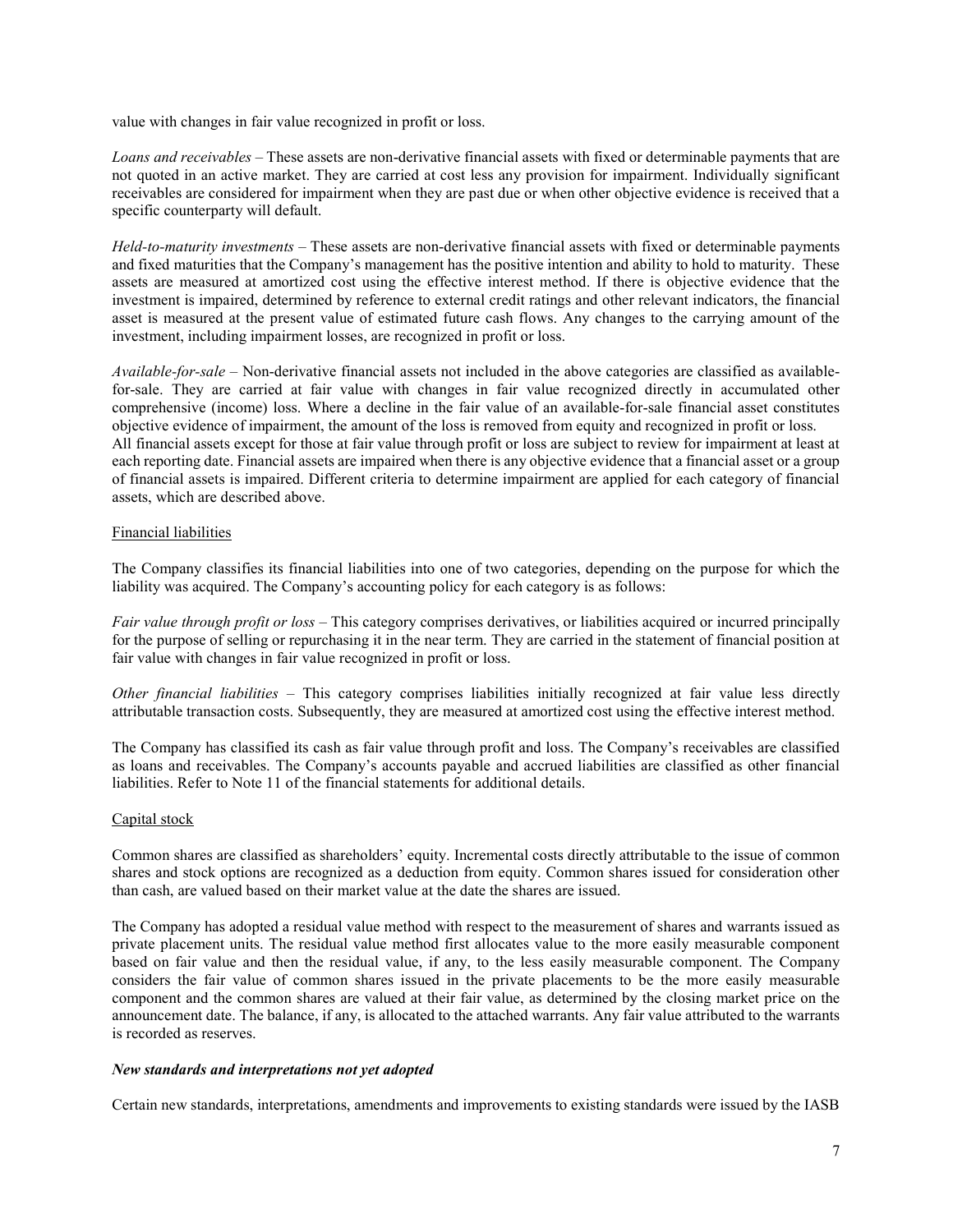or IFRIC that are mandatory for future accounting periods. The following have not yet been adopted by the Company and are being evaluated to determine their impact.

- IFRS 9: New standard that replaced IAS 39 for classification and measurement, tentatively effective for annual periods beginning on or after January 1, 2018.
- IFRS 16, Leases: New standard to establish principles for recognition, measurement, presentation and disclosure of leases with an impact on lessee accounting, effective for annual periods beginning on or after January 1, 2019.

#### Transactions with Related Parties

For the period ended September 30, 2017, the Company paid \$77,500 (2016 - \$nil) of consulting fees to a company controlled by an officer and a director of the Company, and \$37,000 (2016 - \$nil) of consulting fees to another director of the Company. As at September 30, 2017, \$21,000 (December 31, 2016 - \$14,308) owing to officers/directors was included in accounts payable and accrued liabilities for consulting fees. These payables are unsecured, non-interest bearing and are expected to be repaid under normal trade terms.

#### Off-Balance Sheet Arrangements

The Company has no off-balance sheet arrangements.

#### Additional Disclosure for Junior Issuers

The Company had its first quarter with positive cash flow since its inception following the completion of the Offering. We expect the net proceeds of the Offering, included in our currently available cash on hand will be sufficient to fund our operations for at least 12 months. At September 30, 2017 the Company had completed Phase One exploration work on the Project. All costs relating to the acquisition and exploration of the Project are capitalized and reported in the Statements of Financial Position for the quarter. For details see the Company's Prospectus posted on the Company's website www.FireweedZinc.com and the interim Financial Statements for the quarter.

### APPROVAL

The Board of Directors oversees management's responsibility for financial reporting and internal control systems through an Audit Committee. This Committee meets periodically with management and annually with the independent auditors to review the scope and results of the annual audit and to review the financial statements before the financial statements are approved by the Board of Directors and submitted to the shareholders of the Company. The Board of Directors has approved the condensed interim financial statements and the disclosure contained in this MD&A. A copy of this MD&A will be provided to anyone who requests it.

### NOTE REGARDING FORWARD–LOOKING STATEMENTS

Except for historical information, this MD&A may contain forward-looking statements. The use of any of the words "anticipate", "continue", "estimate", "expect", "may", "will", "project", "should", "believe" and similar expressions are intended to identify forward-looking statements. These statements involve known and unknown risks, uncertainties and other factors that may cause actual results or events to differ materially from those anticipated in such forwardlooking statements. These statements involve known and unknown risks, uncertainties, and other factors that may cause the Company's actual results, levels of activity, performance or achievements to be materially different from any future results, levels of activity, performance or achievement expressed or implied by these forward-looking statements. The factors that could cause actual results to differ materially include, but are not limited to, the following: general economic conditions; changes in financial markets; the impact of exchange rates; political conditions and developments; relations with First Nations; weather; changes in the supply, demand and pricing of the metal commodities which the Company hopes to find and successfully mine; changes in regulatory requirements impacting the Company's operations; the ability to properly and efficiently staff the Company's operations; the sufficiency of current working capital and the estimated cost and availability of funding for the continued exploration and development of the Company's exploration property or properties. Should any one or more risks or uncertainties materialize or change, or should any underlying assumptions prove incorrect, actual results and forward-looking